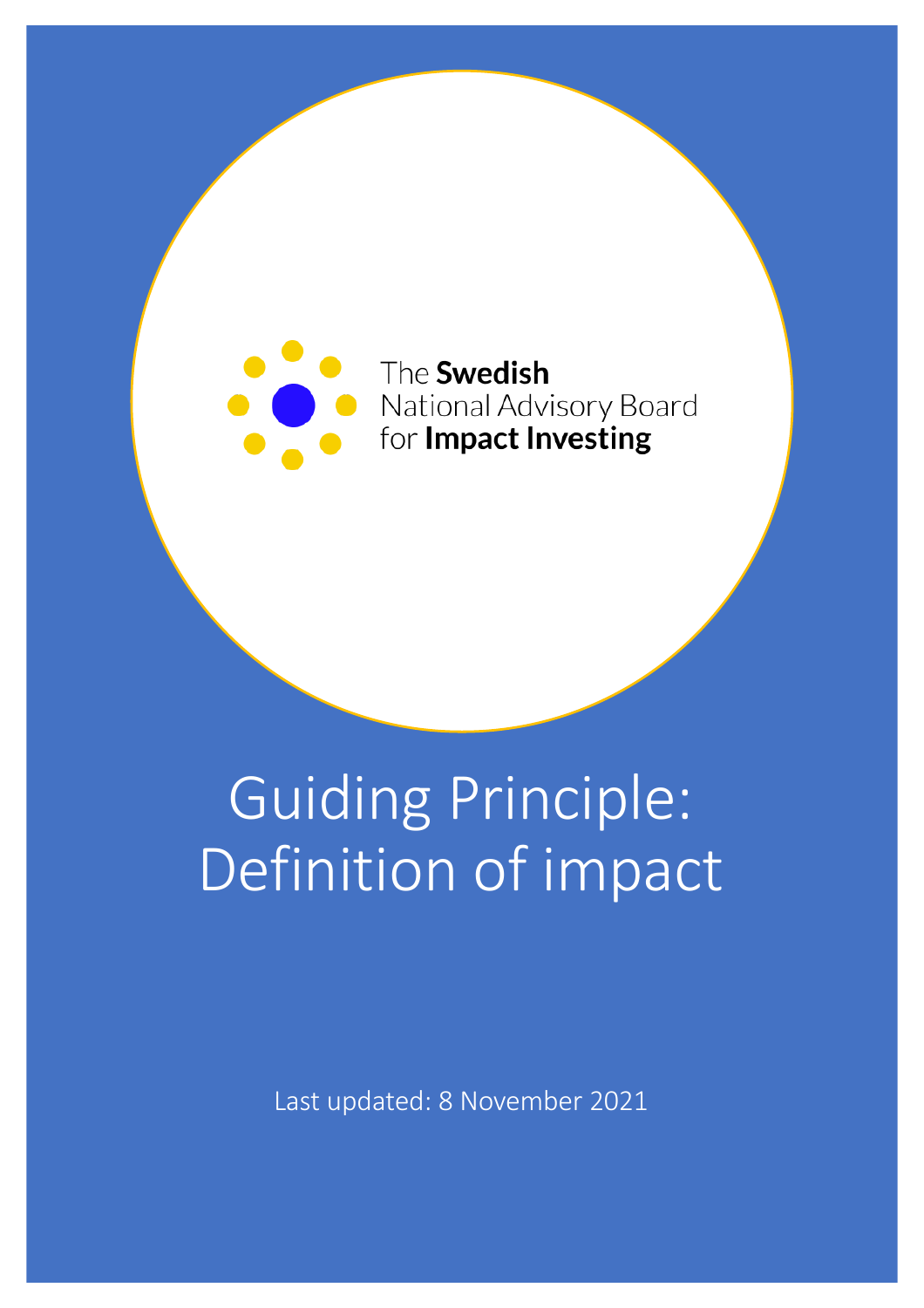### Introduction

The purpose of this Guiding Principle is to help organisations from all sectors in the impact economy to determine what is impact and what is not.

Impact integrity – only using the term 'impact' for things that truly *are* impact – is a global concern and of the outmost importance if organizations and investors are to be held accountable for the impact they create.

Our Guiding Principle: Definition of Impact, is based on the dimensions of impact developed [by The Impact Management Proje](http://www.impactmanagementproject.org/)ct that have earned global consensus.

In a working group - composed of members and experts representing the financial, private, non-for.-profit and public sectors as well as academia and advisors - we have simplified, exemplified and operationalised these dimensions into an easy to use and applicable framework presented in this Guiding Principle.

Our Guiding Principles are always work in progress. We will continue to refine them as the knowledge and experience in the impact space grow. We welcome feedback from users of the Principles and we actively seek thoughts and suggestions from users.

This Guiding Principle was last updated on November 8th 2021, and represents, in our opinion, the best approach to defining impact that we know of to date.

We hope you will find it useful in your impact strategies. Please do not hesitate to send feedback, thoughts and questions to our Secretary, Jenny Carenco: [jenny@swedishnab](mailto:jenny@swedishnab.se).se.

Stockholm, November 8th 2021

The Board of The Swedish National Advisory Board for Impact Investing

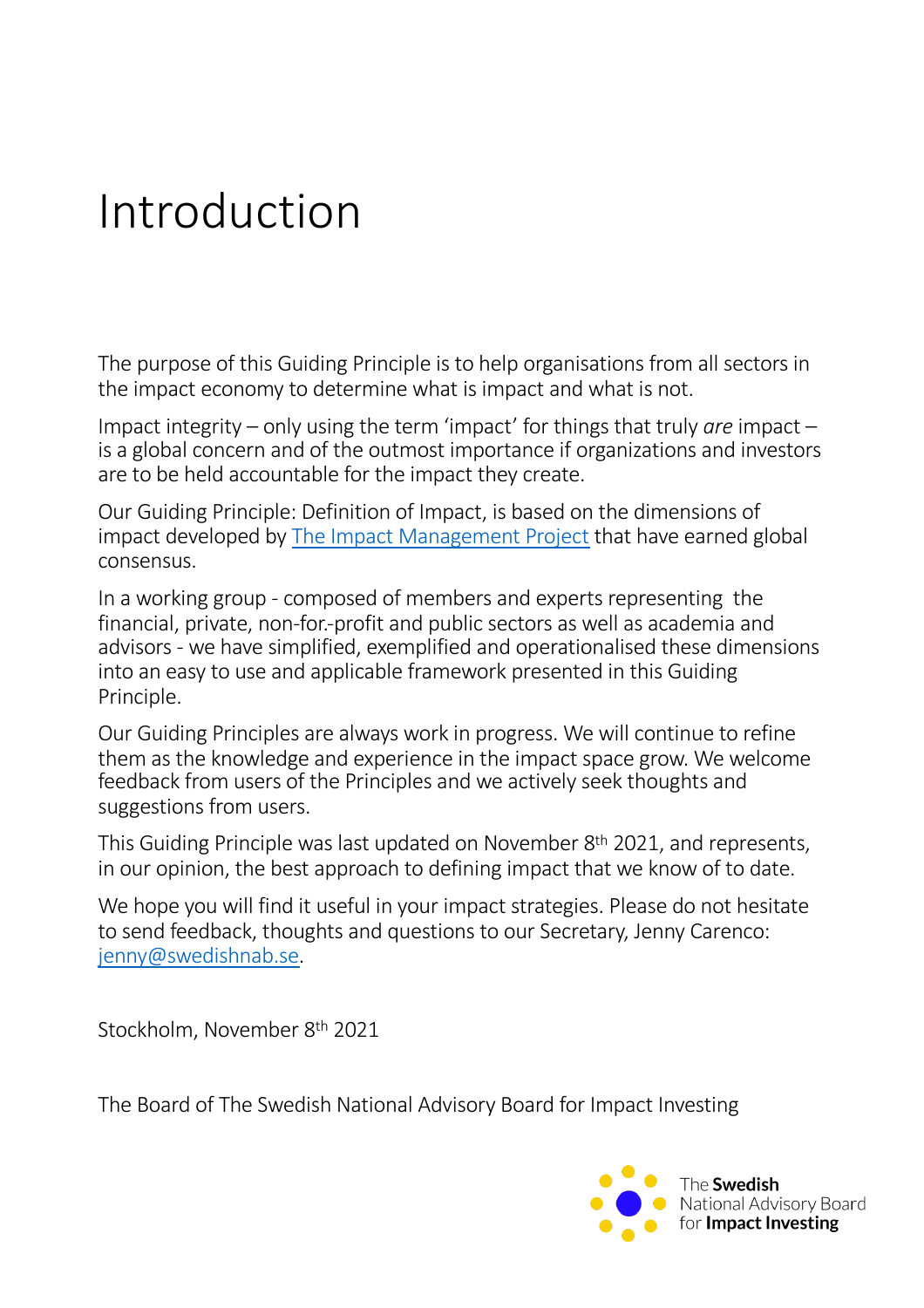## Overview of impact criteria

| <b>WHAT</b>                     | The problem that<br>is addressed is<br>prioritised<br>for people,<br>society and/ or<br>planet                                           | The activity or<br>investment is<br>delivering<br>outcomes<br>not outputs | The problem<br>addressed can be<br>quantified and<br>outcomes can be<br>measured<br>using relevant<br>indicators |
|---------------------------------|------------------------------------------------------------------------------------------------------------------------------------------|---------------------------------------------------------------------------|------------------------------------------------------------------------------------------------------------------|
| <b>WHO</b>                      | The target group, area or planet experiencing the problem<br>is <b>underserved</b> with regards to the outcomes                          |                                                                           |                                                                                                                  |
| <b>HOW</b><br>MUCH              | The outcomes<br>delivered have<br>sufficient<br>scale                                                                                    | The outcomes<br>delivered have<br>sufficient<br>depth                     | The outcomes<br>delivered have<br>sufficient<br>duration                                                         |
| <b>CONTRI-</b><br><b>BUTION</b> | The outcomes delivered represent a <b>COUNTET factual</b><br>improvement, i.e. are better than what would likely have<br>occurred anyway |                                                                           |                                                                                                                  |

The Swedish National Advisory Board<br>for **Impact Investing**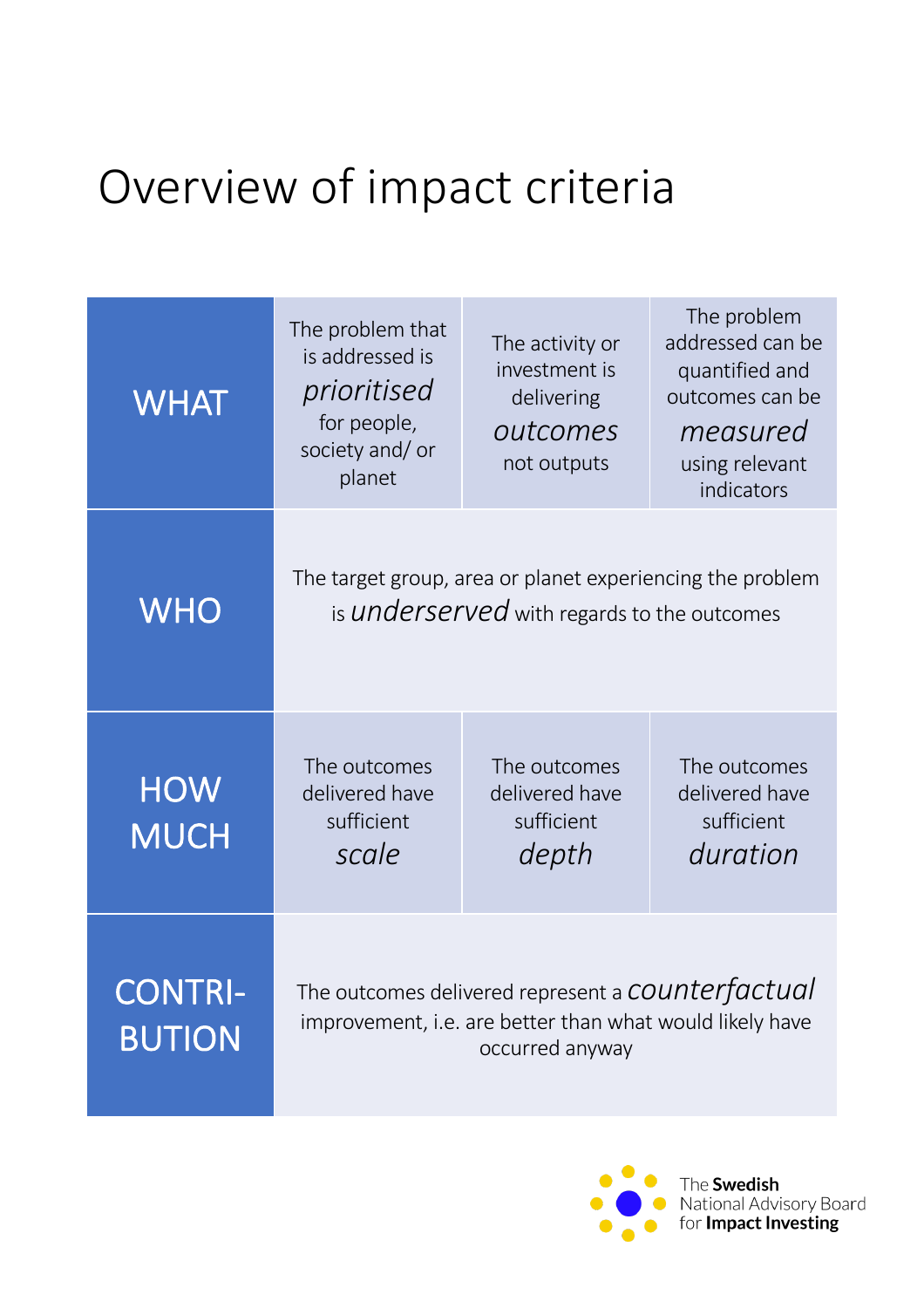#### **WHAT**

The criteria in the WHAT dimension aim at setting the standards for what an organisation or investor should intend to achieve, for an activity or investment to be considered *impact.* Some of the answers to the below criteria will be subjective and we encourage the users of this Guiding Principle to be transparent with regards to the hypothesis, assumptions or choices made, and that the analysis of what is 'prioritised', an 'outcome' and 'measurable' is based on common or scientific knowledge.

cxplanation Explanation

The problem that is addressed is *prioritised*

for people, society and / or planet

Examples

The UN Sustainable Development Goals give us some guidance as to what societal challenges that are considered *prioritised*. There are many subcategories to these, and many that are specific to certain geographic regions, target groups or industries. As a rule of thumb, a prioritised societal problem is a problem that significantly impacts the quality of life of living creatures on our planet, most often in one of the categories climate, environment, health and life chances.

Below are examples of prioritised problems: Climate: CO2 and other GHG emissions, deforestation Environment: Air, soil and ocean pollution, acidification of waters, extinction of animal species, reduced biodiversity Health: prevalence of illnesses, lack of prevention and cures of illnesses, time to cure or side effects of cure of illnesses, cost of cure of illnesses (leading to limited access to cure) Life chances: access to education, school failure, unemployment, poverty, exclusion, criminality, violence, war, racism, discrimination, integration

Solutions to many problems are *NOT impact.* A few such examples:

Efficiency: merely making something cheaper or faster is not impact, if that efficiency gain does not have a significant impact on a prioritised problem as above.

Comfort: Choosing to ride an electric scooter in stead of walking is not impact just because an electric mobility solution is used.

Beauty: Reducing cellulite is not impact, the problem is not impacting health or life chances.

Fun: It Is important to have fun, but unless boredom creates mental illness, being bored is not a prioritised problem. Merely being part of the value chain: Delivering the windshields of Tesla is not impact just because it's Tesla,

> The Swedish National Advisory Board for Impact Investing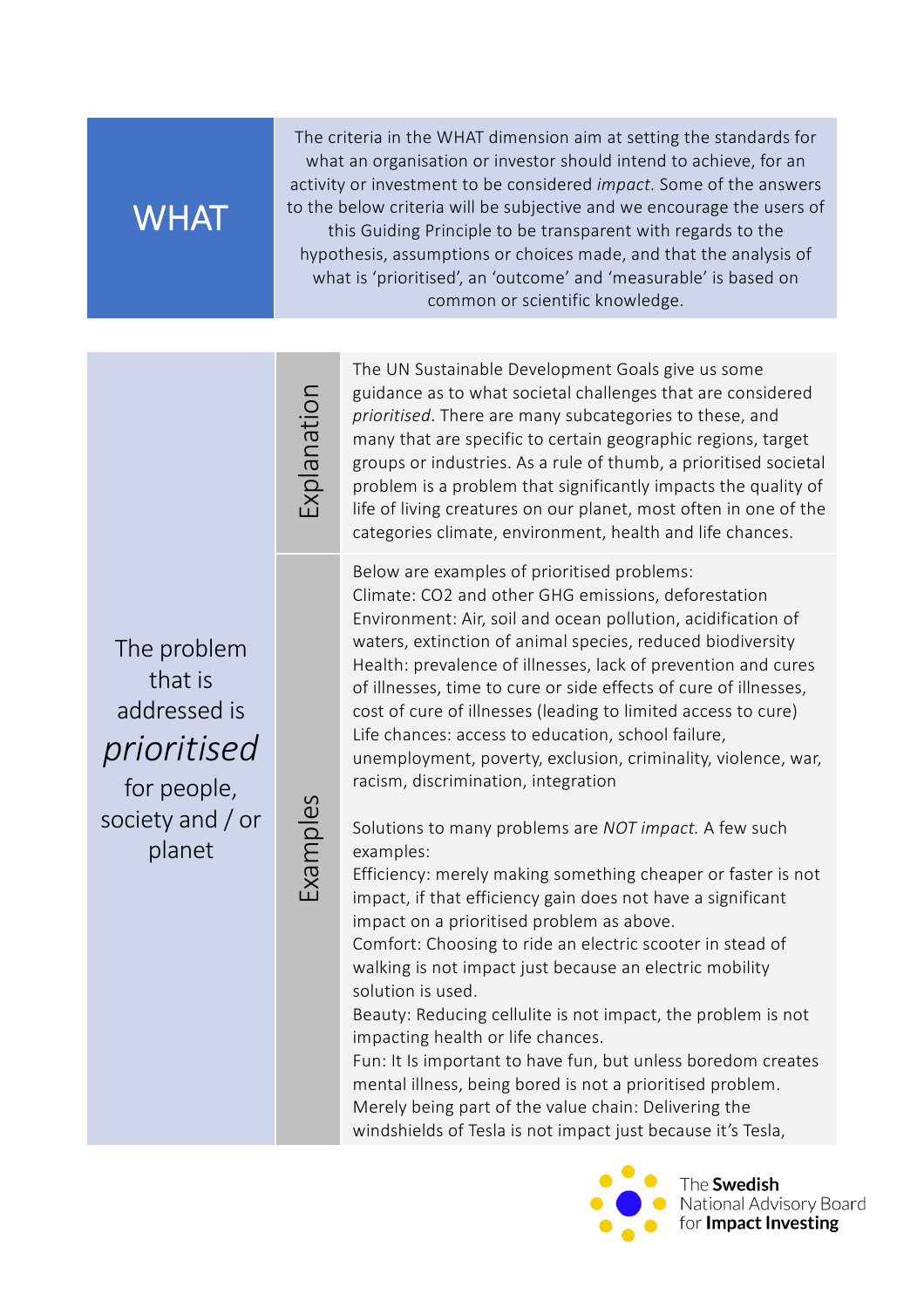#### WHAT

The activity or investment is delivering *outcomes* not outputs

Example

Explanation

cxplanation

Outputs are direct results of a certain activity and can be a good metric of for efficiency or scale. Number of solar cells installed, number of users of a service or number of hours of counselling given are outputs. Outcomes are the measurable improvements on the problem we are addressing. Therefore, impact is not the number of solar cells installed, it is the number of kilos of CO2 reduced because these solar cells replace diesel generators. Impact is not number of hours of counselling given, but the measurable improvement of the target group's mental health. Only measuring outputs, not outcomes, is like measuring units produced in a company without being bothered with weather these products ever get sold, if customers like them and if the company is generating profit..

Consider a digital service that provides lifestyle improvement plans. The problem this service is trying to solve is lifestyle related disease, probably measured as risk factors in the target group such as high blood pressure or obesity. If this service has 20'000 users, is that enough to say that we are creating an impact? No. Number of users is an output. It is a prerequisite of the outcomes (no users, no lifestyle changes thanks to this service) but it is not in any way a guarantee that outcomes will occur. Outcomes in this case would be reduced prevalence of the aforementioned risk factors or even of disease.

Now consider an investment in a new car pooling service. The problem we are trying to solve is CO2 emissions from excessive or unnecessary use of cars. Number of users of the service is an output, and is not considered impact by itself. Only if we can measure actual reduction in journeys made in cars, can we call this investment *impact.*

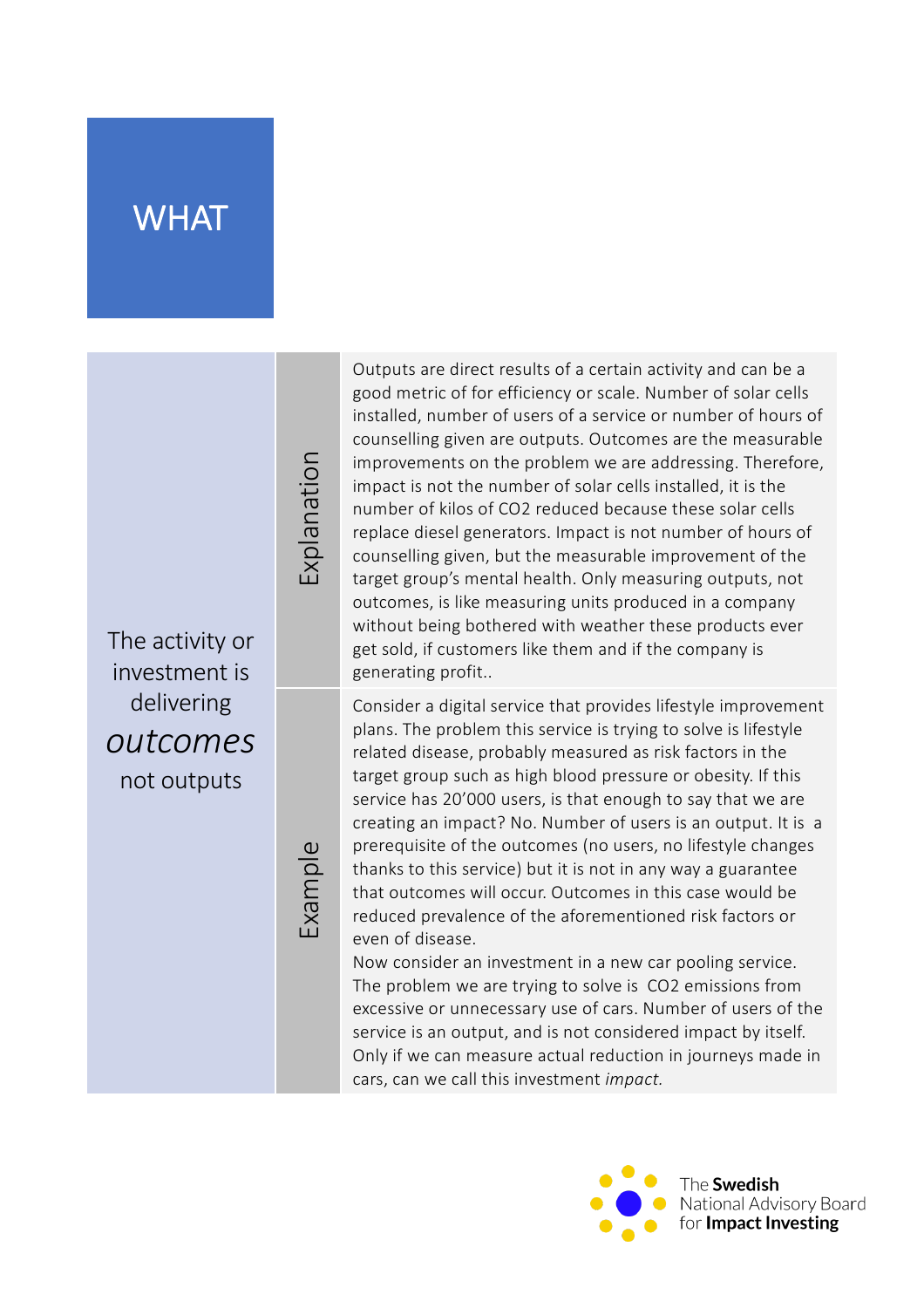#### **WHAT**

The problem addressed can be quantified and outcomes can be *measured* using relevant indicators

Explanation

noitsnablox

Example

The difference between sustainable and impact investments (or activities) lies primarily in the fact that for something to qualify as impact, the problem addressed must be quantified and outcomes measured. If we can not prove the magnitude of the problem and if change can't be monitored and measured, we can not prove that we have created any change at all. An activity or an investment that has a good intention, but where the problem can not be quantified and outcomes not measured, is most probably a *sustainable* investment or activity, but not an impact one. We want to stress that not all activities or investments need to be impact, we will need plenty of sustainable investments and activities too. But differentiating between the two is important for impact integrity.

A city wants to finance an extended bicycle lane network. The purpose of this is to make it easier for people to leave the car and opt for the bike. If we could quantify the number of people taking the car instead of the bike because they feel unsafe biking on the roads, and if we could monitor the reduction of car kilometres as a result of more bike lanes, then we could also estimate the impact of the city's investment in reduced CO2 and other GHG emissions. However, quantifying and monitoring such a problem is almost impossible. The intention is to create incentives to take the bike. But because we can not quantify the problem and we can not monitor the outcomes this would probably qualify as a *sustainable* investment but not an *impact* one. Finally, the indicators used to quantify the problem and measure the outcomes have to be objectively considered to represent the addressed problem well, either as direct indicators (f.ex. number of people diagnosed with diabetes) or as proxis (f.ex. number of prescriptions of a drug as a proxi to prevalence of a disease).

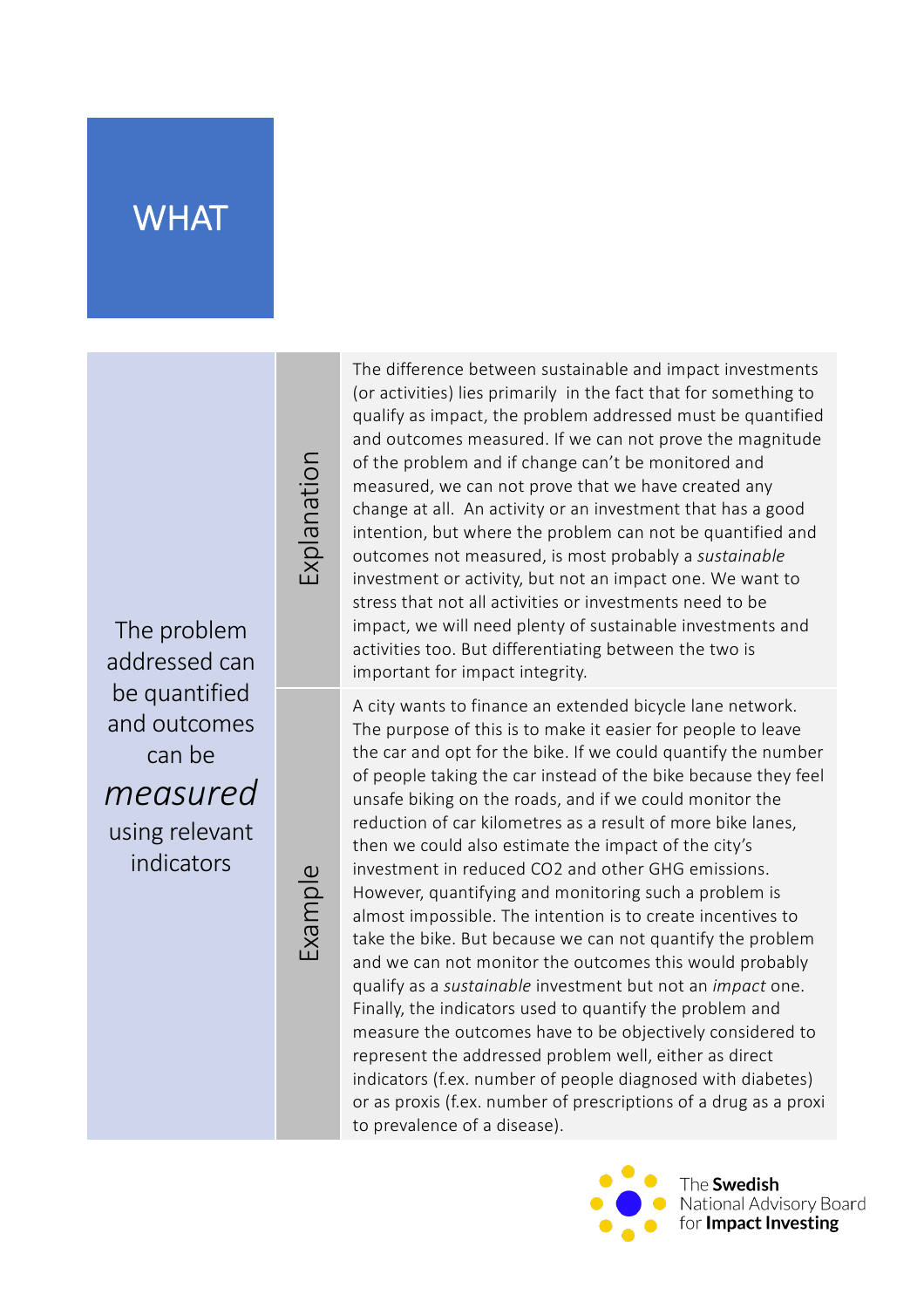#### **WHO**

To determine if an activity or an investment is *impact* or not, it matters WHO should experience the intended change. WHO can be a group of people (or animals) who have or suffer from the addressed problem. WHO can also be a geographical area, such as a city or a river, or the planet. Determining the target group or area and whether they are underserved (see below) could be subjective in many cases. We suggest that the users of this Guiding Principle are transparent in their assumptions and hypothesis and that the analysis is based on common or scientific knowledge.

Indianation Explanation

The target group or planet experiencing the problem is *under-*

*served* with regards to the outcomes

Example

Addressing a problem for people that already have a vast choice of perfectly good solutions is not impact. The rule of thumb is that for an activity or an investment to be considered *impact,* the target group (or target area) has to be *underserved* with regards to the intended outcomes. Being 'underserved' does not equal being poor or excluded. I am 'underserved' when I suffer from a prioritised problem and that I have no or only a suboptimal solutions to it.

Hiring a highly educated and experienced computer engineer in his or her home country is probably an impact activity or investment. Highly competent computer engineers are not underserved with regards to the outcome 'reduced unemployment'. Hiring a computer engineer with autism with the intention to reduce unemployment in this target group is likely impact. People with autism experience much higher unemployment rates than others and solutions to their problem is scarce.

Offering preventive care to people at risk of a certain disease is impact if such care is not standard or easily accessible.

Teaching kids in regular schools in Sweden is not an impact activity (there is no problem of lack of access to free education). Helping children avoid school failure is impact since school failure in certain target groups is a problem that regular schools do not always solve.

Collecting household waste in the greater Stockholm area is not impact, the problem of waste in the streets does not exist. Recycling waste to a significantly larger extent than what is done today is impact.

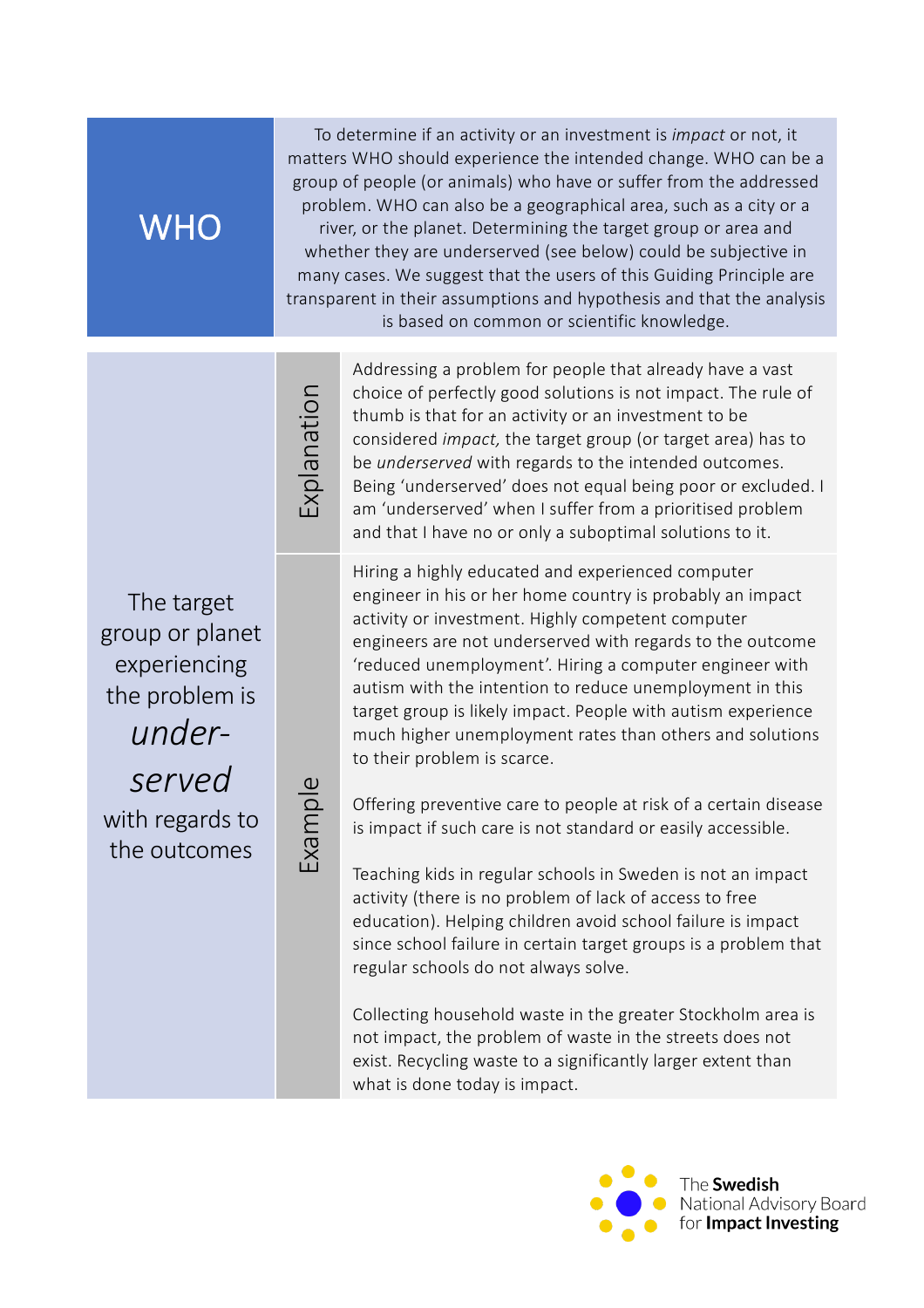#### HOW **MUCH**

All positive change is good. But for this change to be considered *impact,* the outcomes have to reach a certain level of significance.

These levels are not standard or absolute numbers, but are determined by what levels that are needed to achieve the intended end impact. Determining what is sufficient scale, depth and duration will be subjective in many cases. We suggest that the users of this Guiding Principle are transparent in their assumptions and hypothesis and that the levels of change considered 'enough' are based on common or scientific knowledge.

Indition Explanation

The outcomes delivered have sufficient *scale*

Example

The concept of 'scale' refers to the share of the target group or target area that will experience the change we are aiming for. Sufficient scale refers to the capacity that our solution has to reach a large enough share of the target group or target area. The scale of an activity or investment should be assessed based on *potential scale* and activities at an early or prototype stage should be considered impact from the start when the potential has sufficient scale. Sufficient scale is not an absolute number but is highly dependant on the problem we address. When determining what can be considered sufficient 'scale', we suggest that users of this Guiding Principle base their assessment on the scale needed to be able to talk about positive change on a group or societal level and that the assessment is based on common or scientific knowledge.

As mentioned above, sufficient 'scale' is not an absolute number. Saving 10 out of 100 lives for patients with a deadly disease might be very sufficient scale. However, if only 10% of people participating in a language course for newly arrived immigrants reach required language proficiency, that might be insufficient, signalling that the teaching method used is inefficient or that the target group is wrongly defined.

If the problem we address is meat consumption and we address this problem by offering an alternative to meat that we can only produce 10 kilos of per year, this is probably not sufficient scale with regards to the size of the problem. However, if the intention and potential capacity is much higher, the activity is considered impact already at the early 10 kilo prototype stage.

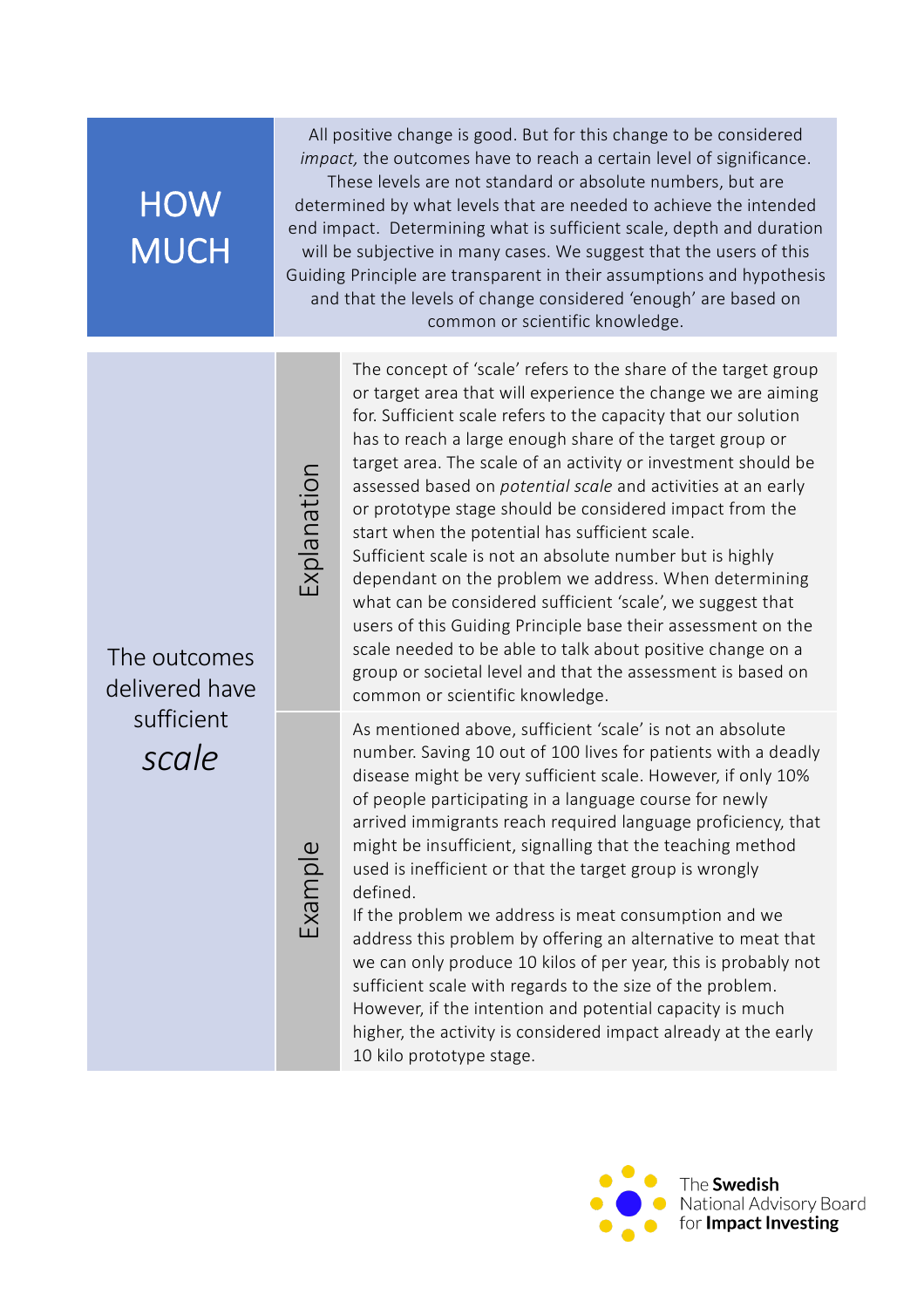#### HOW **MUCH**

| The outcomes<br>delivered have<br>sufficient<br>depth | Explanation | The concept of 'depth' refers to the amount of change<br>achieved compared to the starting point or reference<br>scenario (what would otherwise have happened, see section<br>CONTRIBUTION).<br>How much will the average disposable income for the target<br>group increase? How much will cholesterol levels decrease?<br>How much less CO2 will be emitted? How much less water<br>will be used? And are these levels enough to create the<br>overarching change that we are after?<br>When determining what can be considered sufficient 'depth',<br>we suggest that users of this Guiding Principle base their<br>assessment on the 'depth' needed to be able to talk about<br>true improvements on health, life chances, environment or<br>climate, and that the assessment is based on common or<br>scientific knowledge.                                                                     |
|-------------------------------------------------------|-------------|------------------------------------------------------------------------------------------------------------------------------------------------------------------------------------------------------------------------------------------------------------------------------------------------------------------------------------------------------------------------------------------------------------------------------------------------------------------------------------------------------------------------------------------------------------------------------------------------------------------------------------------------------------------------------------------------------------------------------------------------------------------------------------------------------------------------------------------------------------------------------------------------------|
|                                                       | Example     | If the goal of our activity or investment is to increase<br>disposable income, the change has to be of a certain<br>significance for the target group to experience improved life<br>chances. Is 1€ per month enough? It is an increase, but is<br>the depth of this increase enough? Probably not.<br>If our aim is to increase physical activity levels in the target<br>group, with the ultimate goal of improving their general<br>health levels, is an increase of 100 steps a week sufficient<br>depth when we know that recommended activity levels are<br>somewhere around 10'000 steps a day?<br>If we want to reduce CO2 emissions from steel production, is<br>a reduction of 2% enough to have a significant impact on<br>that plant's or the industry's contribution to climate change?<br>Is cutting down from 20 to 19 cigarettes a day enough for<br>the smoker's health to improve? |

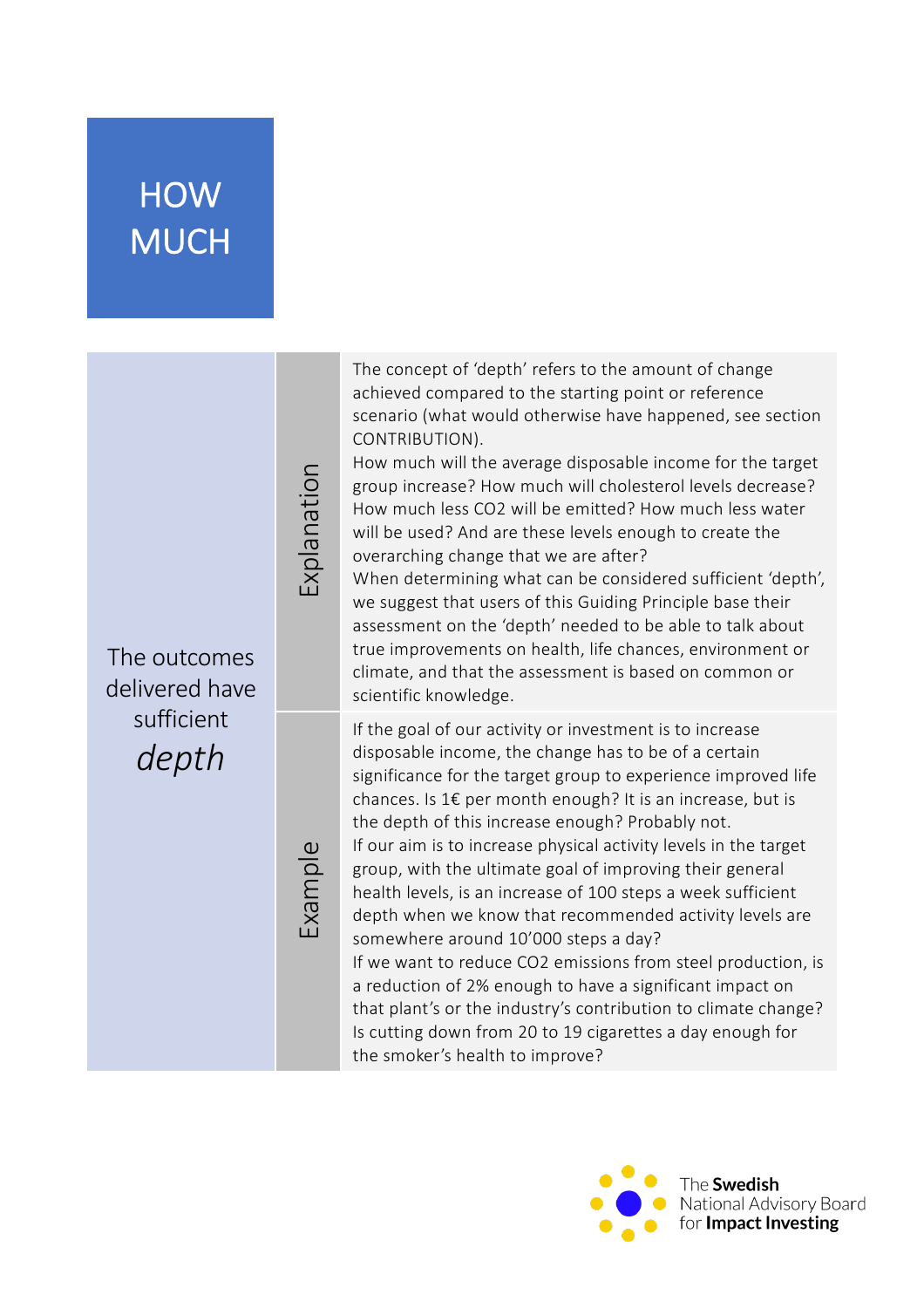#### **HOW MUCH**

The outcomes delivered have sufficient *duration*

Example

Explanation

noitsnablox

Sufficient levels of outcomes (depth) for a sufficient share of the target group or target area (scale) is not enough for an activity or an investment to be *impact.* If the outcomes only last a short while, it is probable that no real change will be achieved. The concept of 'duration' refers to the sufficient duration of a certain outcome level. The assessment of what is to be considered sufficient duration is depending on the problem addressed and will in many cases be subjective. When determining what can be considered sufficient 'duration', we suggest that users of this Guiding Principle base their assessment on the 'duration' needed to be able to talk about true improvements on health, life chances, environment or climate, and that the assessment is based on common or scientific knowledge.

If our aim is to help people quit smoking, and they do so for a week but then start again, is the duration enough to improve their health and reduce their risk of premature death? No. Required duration in this case is 'forever', but since following people over a lifetime is difficult, we might set 'two years' as a minimum required duration since scientific reports show that if you quit smoking for two years, the chances that you start again are less than 2%. Improved disposable income must last longer than a month for it to improve the life chances of families. People have to opt for a bike rather than a car more than during just a week or two for there to be any true impact on CO2 emissions. Users have to stick to using the digital self-help tool more than for just 6 months for us to be able to say that the self help tool is responsible for the improved mental health of the target group.

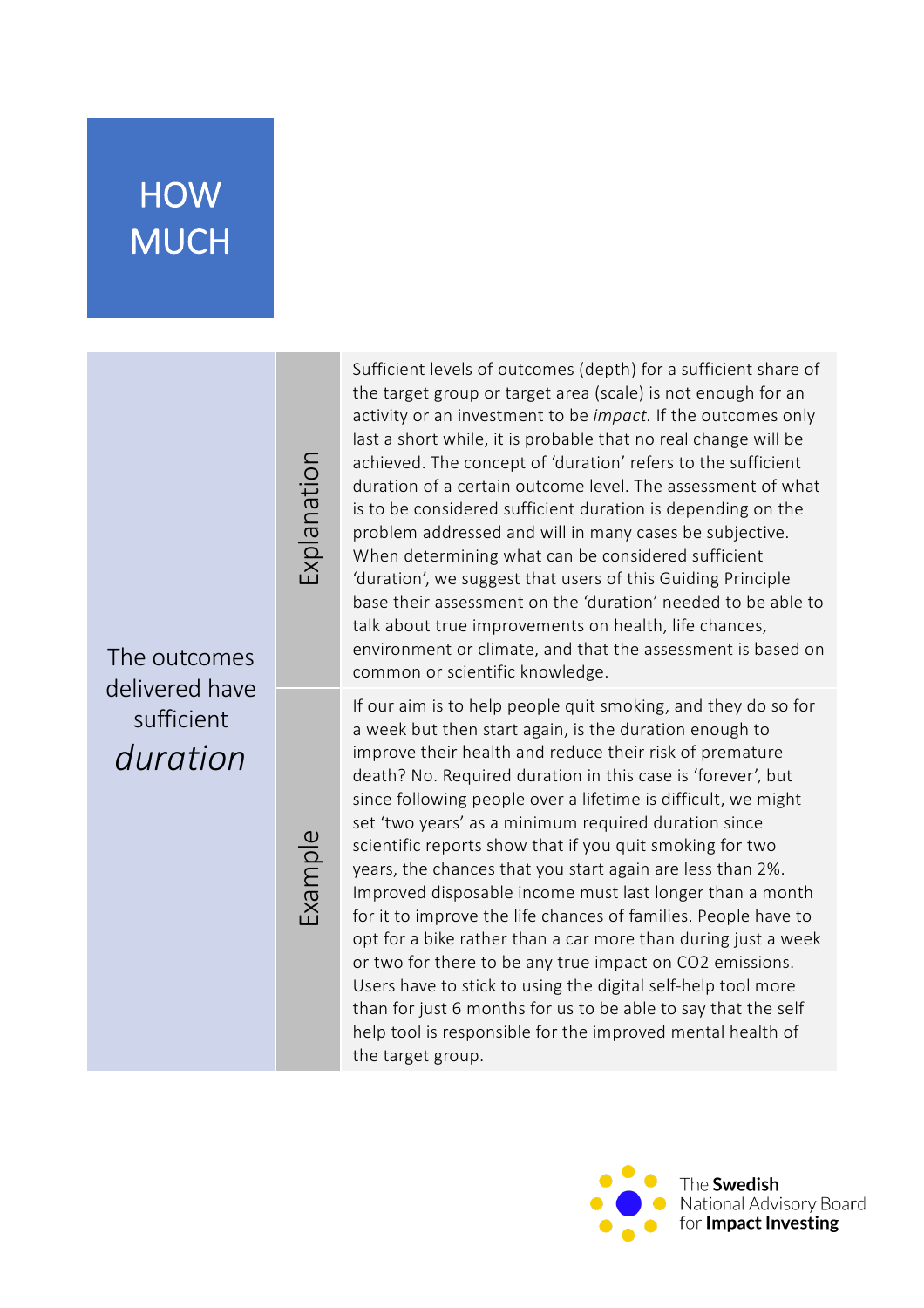#### CONTRI-BUTION

The concept of 'contribution' refers to the difference between the outcomes that result of our activity or investment and *what would likely otherwise have occurred*. The concept also takes into account any adverse effects that our activity or investment might have. Assessing 'contribution' is making sure that our activity or investment is 'net positive'; that we have created positive change that would likely not have occurred otherwise and that we are not offsetting those outcomes by generating negative outcomes somewhere else.

The outcomes delivered represent a *counterfactual*

improvement, i.e. are better than what would likely have occurred anyway

# Example

Explanation

Ixplanation

It is difficult to know what would likely have happened without our activity or investment. However, it is important to make reasonable assumptions on this in order to ensure that we are indeed creating impact. In order to establish our impact we need an initial value - the size of the problem at start - and a likely reference scenario – the likely size of the problem at certain future points in time. If we can't compare the outcomes we aim at generating to a starting value and a reference scenario, we risk significantly under- or overestimating our impact.

If we work to prevent disease, our initial value (if we use the indicator 'prevalence of the disease') would likely be 0, people are not yet sick. Our aim is to keep prevalence of the disease as close to 0 as possible. Lets say that after two years, 25% in our target group have caught the disease. That number does not mean anything if we have not estimated how many that would have fallen sick without our intervention. If 50% of the target group would likely otherwise have caught the disease within two years, then we have cut the prevalence of the disease in half. Still the outcome compared to the starting point might seem negative, no one was sick at the start, now 25% are. Yes, but had we not done our job, then that number would have been the double. If we want to prevent unemployment, we need to estimate how many would have become unemployed without our intervention and assess the likelihood that we can obtain better results. If we work to cut emissions, we must know how emissions would have developed without us. Would they likely have dropped anyway, stayed the same or increased? If our aim is to help immigrants learn our language we only create impact if we help more people reach language proficiency than what would have happened anyway.